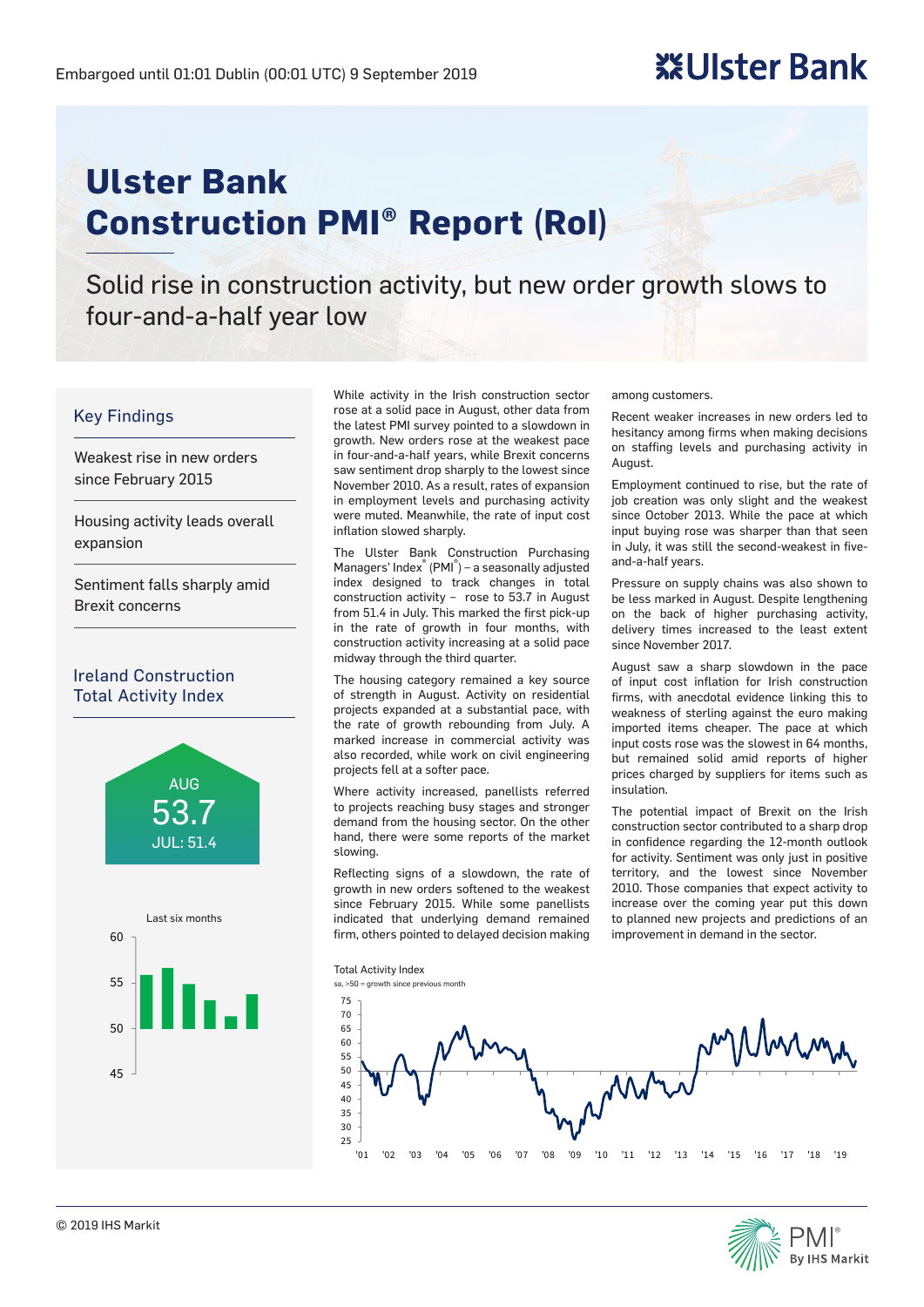# Housing Activity Index



Housing activity in Ireland saw a sharp and accelerated uplift in August. Moreover, the rate of growth was the fastest of the three broad categories of construction covered by the survey. Residential activity has now risen in each of the past 74 months.



# Commercial Activity Index



As has been the case in each month since August 2013, Irish construction firms posted a rise in commercial activity during August. The latest increase was marked, with the rate of expansion quickening for the second month running to the fastest since March.

Commercial Activity Index





# Civil Engineering Activity Index



Construction firms in Ireland continued to record declines in civil engineering activity during August, extending the current downward trend to a whole year. That said, while remaining sharp, the rate of contraction eased in the latest survey period to the weakest in three months.

Civil Engineering Activity Index sa, >50 = growth since previous month



## New Orders Index



The rate of growth in new orders weakened for the second month running during August and was the slowest in four-and-a-half years. Some panellists pointed to delayed decision making among customers, often due to Brexit uncertainty.

That said, new business continued to rise solidly midway through the third quarter of the year, with respondents suggesting that underlying demand continued to improve.







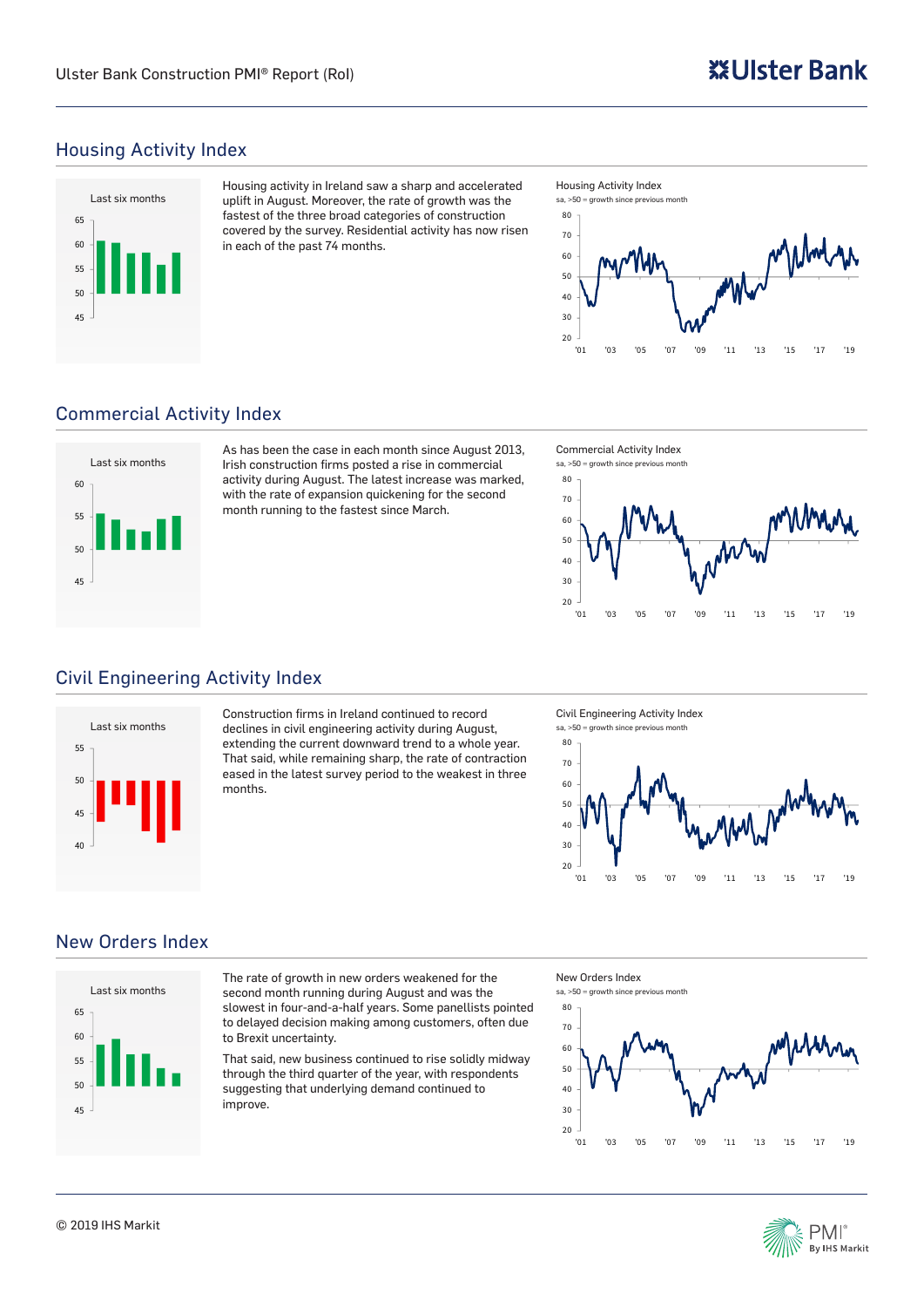# Employment Index



Efforts to meet incoming demand led construction firms in Ireland to raise their staffing levels during August. The latest increase extended the current sequence of job creation to six years.

However, the rate of jobs growth was only modest, having eased for the second month in a row to the softest since October 2013. Anecdotal evidence suggested that slower new order growth had led to reluctance among some companies to raise staffing levels.

Employment Index



# Quantity of Purchases Index



August data pointed to a solid monthly increase in purchasing activity at Irish construction firms, with the rate of growth picking up from that seen in July. That said, the rate of expansion was still the second-weakest in the past five-and-a-half years. Where input buying rose, panellists generally linked this to increasing activity.

Quantity of Purchases Index



# Suppliers' Delivery Times Index



Rising demand for inputs continued to put pressure on the supply chains of Irish construction companies in August. Reflecting this, lead times on the delivery of inputs lengthened again during the month. The pace of deterioration in vendor performance was solid, but eased to the weakest since November 2017.

Suppliers' Delivery Times Index



# Input Prices Index



The rate of input cost inflation slowed sharply in August to the weakest since April 2014. Some panellists indicated that a drop in the value of sterling had made imported items cheaper.

Where input prices increased, respondents indicated that suppliers had raised their charges, with insulation among the items mentioned as being up in price.

Input Prices Index  $sa$ ,  $50$  = inflation since previous month



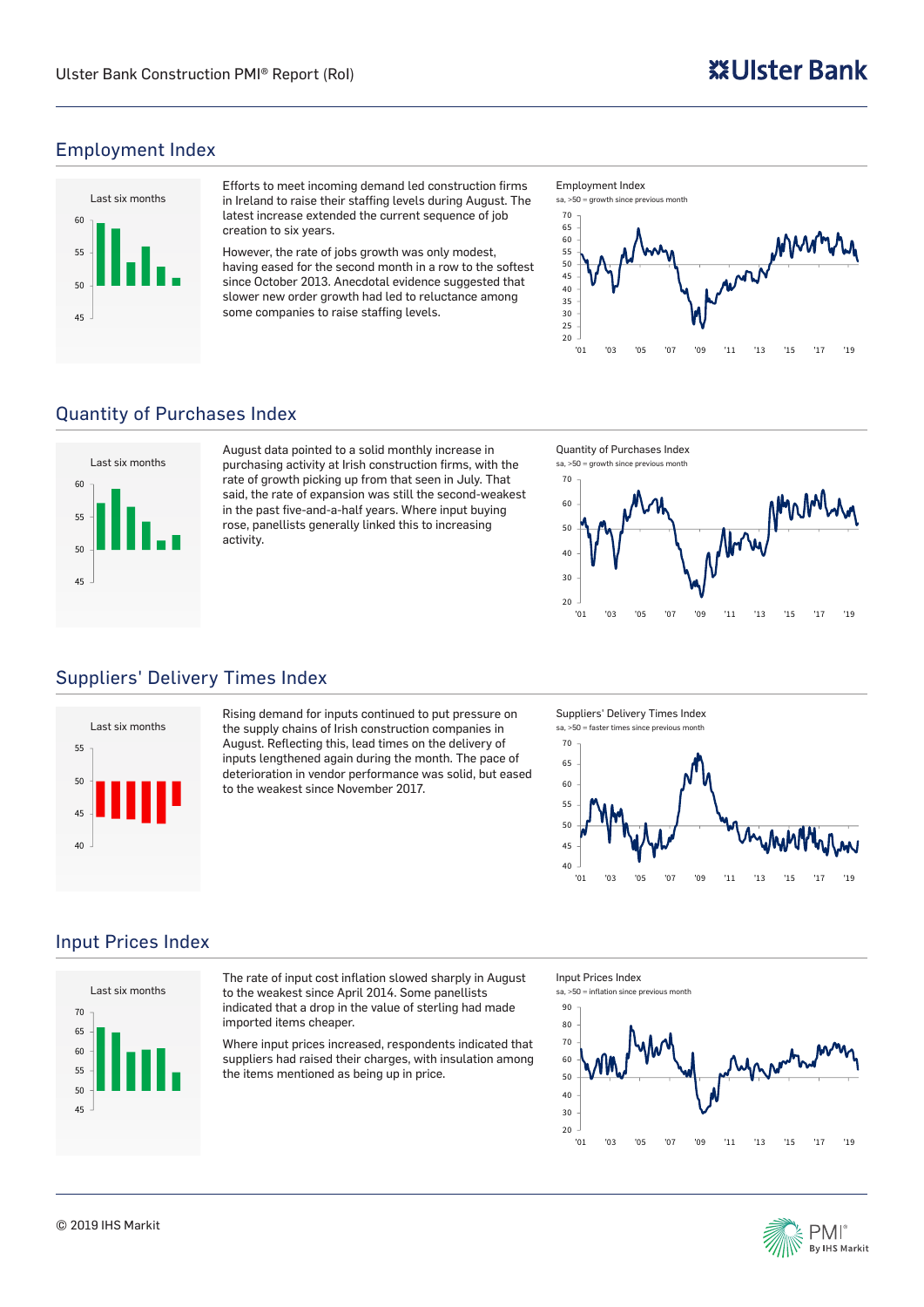## Sub-contractor Usage Index



August data pointed to a solid monthly rise in the usage of sub-contractors by Irish construction companies, extending the current period of growth to three months. The rate of expansion was broadly in line with that seen in July.



#### Sub-contractor Availability Index



The availability of sub-contractors continued to decrease during August. The pace of deterioration was marked, but eased to the weakest in the current 44-month period of falling availability.

Sub-contractor Availability Index sa, >50 = improvement since previous month



## Sub-contractor Rates Index



Irish construction firms recorded a further increase in rates charged by sub-contractors in August. Although easing from that seen in July, the rate of inflation remained sharp and was above the series average.

Sub-contractor Rates Index



## Sub-contractor Quality Index



The rate of decline in the quality of work carried out by sub-contractors softened for the third consecutive month in August, and was the least marked since May 2018. The latest deterioration extended the current sequence of worsening performance to almost five years.

Sub-contractor Quality Index  $sa$ ,  $50 \equiv$  improvement since previous month



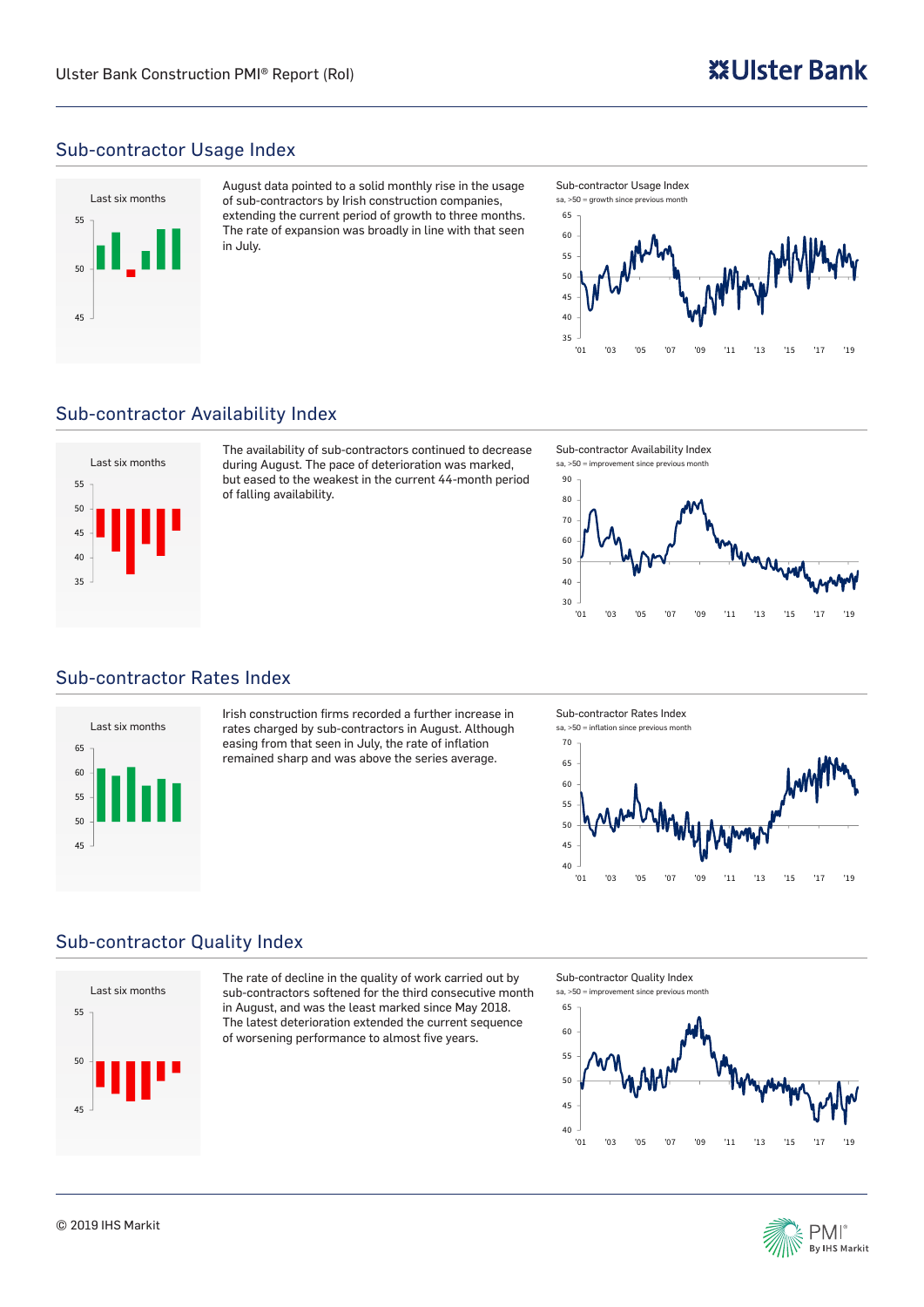#### Future Activity Index



Confidence among Irish construction companies fell sharply during August, largely reflecting worries about the impact of Brexit. In fact, sentiment was the lowest since November 2010, with the Future Activity Index only just above the 50.0 neutral mark. Those companies that expect activity to rise over the coming year linked this to planned new projects and predictions of improvements in demand within the construction sector.





## Index Summary

|  | sa, 50 = no change over previous month. *50 = no change over next 12 months. |  |  |  |  |
|--|------------------------------------------------------------------------------|--|--|--|--|
|--|------------------------------------------------------------------------------|--|--|--|--|

|        | <b>Total</b><br><b>Activity</b> | Housing<br><b>Activity</b> | Com-<br>mercial<br><b>Activity</b> | Civil En-<br>gineering<br><b>Activity</b> | <b>New</b><br>Orders | Employ-<br>ment | Quantity<br><b>of</b><br><b>Purchases</b> | Suppliers'<br><b>Delivery</b><br><b>Times</b> | Input<br><b>Prices</b> | Sub-<br>contractor<br>Usage | Sub-<br>contractor<br>Availability | Sub-<br>contractor<br><b>Rates</b> | Sub-<br>contractor<br>Quality | <b>Future</b><br>Activity* |
|--------|---------------------------------|----------------------------|------------------------------------|-------------------------------------------|----------------------|-----------------|-------------------------------------------|-----------------------------------------------|------------------------|-----------------------------|------------------------------------|------------------------------------|-------------------------------|----------------------------|
| 03 '19 | 55.9                            | 60.8                       | 55.5                               | 43.7                                      | 58.5                 | 59.6            | 57.2                                      | 44.6                                          | 66.1                   | 52.5                        | 44.3                               | 61.0                               | 47.4                          | 65.1                       |
| 04 '19 | 56.6                            | 60.5                       | 54.6                               | 46.4                                      | 59.6                 | 58.8            | 59.3                                      | 44.3                                          | 64.9                   | 53.8                        | 41.3                               | 59.4                               | 46.7                          | 66.5                       |
| 05 '19 | 54.9                            | 58.3                       | 53.1                               | 46.3                                      | 56.4                 | 53.5            | 56.6                                      | 44.1                                          | 59.8                   | 49.3                        | 36.6                               | 61.7                               | 45.9                          | 67.1                       |
| 06 '19 | 53.1                            | 58.4                       | 52.8                               | 42.3                                      | 56.6                 | 56.0            | 54.4                                      | 43.6                                          | 60.5                   | 51.9                        | 42.9                               | 57.4                               | 46.1                          | 65.5                       |
| 07 '19 | 51.4                            | 55.9                       | 54.7                               | 40.5                                      | 53.7                 | 52.9            | 51.5                                      | 43.5                                          | 60.7                   | 54.1                        | 40.4                               | 58.8                               | 48.0                          | 59.0                       |
| 08 '19 | 53.7                            | 58.4                       | 55.1                               | 42.5                                      | 52.6                 | 51.2            | 52.3                                      | 46.3                                          | 54.6                   | 54.2                        | 45.6                               | 57.9                               | 48.8                          | 51.3                       |

# Reported Items and Sub-contractors

The following lists show items reported as being up in price, down in price or in short supply, and sub-contractors in short supply during the latest survey period. Items may be listed as having both risen and fallen in price. This may reflect alternative supply sources (e.g. domestic versus imported), or differences in unit prices due to differing volumes ordered.

#### Items Up in Price

Copper Wire Fuel Garage Doors Heating Apparatus **Insurance** Paper Radon Barrier Waterproofing Membrane

#### Items Down in Price

## Timber

#### Sub-contractors in Short **Supply**

Blocklayers Carpenters **Ecologists Electricians** Glazers Plasterers Plumbers Roofers Steel Fabricators Wet Trades Sub-contractors

#### Products in Short Supply

Garage Doors **Steel** 

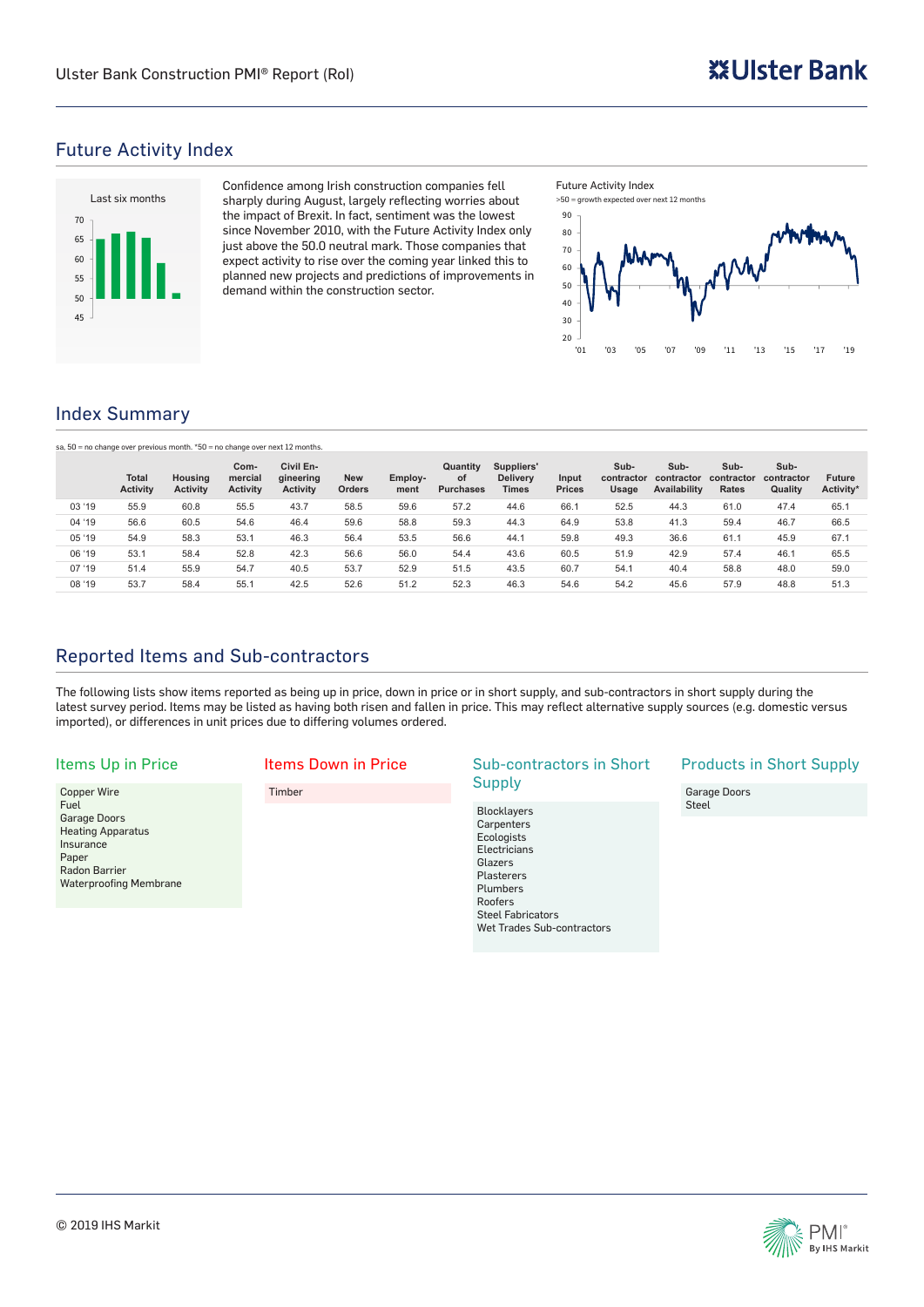# Detailed Index Summary

Index reading of 50 = no change over previous month. \*50 = no change over next 12 months.

|                                   | % Higher | % Same | % Lower | Index | Index (SA) |                                   | % Higher     | % Same | % Lower      | Index | Index (SA) |  |  |  |
|-----------------------------------|----------|--------|---------|-------|------------|-----------------------------------|--------------|--------|--------------|-------|------------|--|--|--|
| <b>Total Activity</b>             |          |        |         |       |            | <b>Suppliers' Delivery Times</b>  |              |        |              |       |            |  |  |  |
| 03 '19                            | 28.1     | 48.3   | 23.6    | 52.3  | 55.9       | 03 '19                            | 3.6          | 82.0   | 14.4         | 44.6  | 44.6       |  |  |  |
| 04 '19                            | 32.9     | 51.8   | 15.4    | 58.8  | 56.6       | 04 '19                            | 2.8          | 83.1   | 14.0         | 44.4  | 44.3       |  |  |  |
| 05 '19                            | 29.1     | 55.2   | 15.7    | 56.7  | 54.9       | 05 '19                            | 2.8          | 80.2   | 17.0         | 42.9  | 44.1       |  |  |  |
| 06 '19                            | 26.2     | 56.5   | 17.2    | 54.5  | 53.1       | 06 '19                            | 1.8          | 80.3   | 17.9         | 42.0  | 43.6       |  |  |  |
| 07 '19                            | 21.9     | 60.6   | 17.4    | 52.3  | 51.4       | 07 '19                            | 0.9          | 83.3   | 15.8         | 42.6  | 43.5       |  |  |  |
| 08 '19                            | 27.3     | 54.2   | 18.5    | 54.4  | 53.7       | 08 '19                            | 2.7          | 85.4   | 11.9         | 45.4  | 46.3       |  |  |  |
|                                   |          |        |         |       |            |                                   |              |        |              |       |            |  |  |  |
| <b>Housing Activity</b>           |          |        |         |       |            | <b>Input Prices</b>               |              |        |              |       |            |  |  |  |
| 03 '19                            | 32.5     | 49.2   | 18.3    | 57.1  | 60.8       | 03 '19                            | 37.3         | 61.0   | 1.7          | 67.8  | 66.1       |  |  |  |
| 04 '19                            | 39.6     | 47.0   | 13.4    | 63.1  | 60.5       | 04 '19                            | 31.9         | 67.2   | 0.9          | 65.5  | 64.9       |  |  |  |
| 05 '19                            | 28.5     | 62.9   | 8.6     | 60.0  | 58.3       | 05 '19                            | 20.3         | 79.7   | 0.0          | 60.2  | 59.8       |  |  |  |
| 06 '19                            | 27.2     | 59.7   | 13.0    | 57.1  | 58.4       | 06 '19                            | 20.9         | 76.4   | 2.7          | 59.1  | 60.5       |  |  |  |
| 07 '19                            | 28.1     | 55.8   | 16.1    | 56.0  | 55.9       | 07 '19                            | 20.8         | 77.4   | 1.7          | 59.6  | 60.7       |  |  |  |
| 08 '19                            | 30.2     | 52.4   | 17.4    | 56.4  | 58.4       | 08 '19                            | 15.6         | 79.0   | 5.5          | 55.1  | 54.6       |  |  |  |
| <b>Commercial Activity</b>        |          |        |         |       |            | <b>Subcontractor Usage</b>        |              |        |              |       |            |  |  |  |
| 03 '19                            | 25.3     | 48.4   | 26.4    | 49.5  | 55.5       | 03 '19                            | 15.7         | 72.0   | 12.3         | 51.7  | 52.5       |  |  |  |
| 04 '19                            | 29.6     | 53.1   | 17.3    | 56.2  | 54.6       | 04 '19                            | 15.2         | 77.1   | 7.7          | 53.7  | 53.8       |  |  |  |
| 05 '19                            | 28.0     | 52.6   | 19.4    | 54.3  | 53.1       | 05 '19                            | 10.6         | 78.8   | 10.5         | 50.0  | 49.3       |  |  |  |
|                                   |          |        |         |       |            | 06 '19                            |              |        |              |       |            |  |  |  |
| 06 '19<br>07 '19                  | 26.5     | 56.8   | 16.8    | 54.8  | 52.8       | 07 '19                            | 14.4<br>19.9 | 73.8   | 11.8<br>10.3 | 51.3  | 51.9       |  |  |  |
|                                   | 25.6     | 61.9   | 12.5    | 56.5  | 54.7       |                                   |              | 69.8   |              | 54.8  | 54.1       |  |  |  |
| 08 '19                            | 30.6     | 51.5   | 18.0    | 56.3  | 55.1       | 08 '19                            | 21.2         | 68.6   | 10.2         | 55.5  | 54.2       |  |  |  |
| <b>Civil Engineering Activity</b> |          |        |         |       |            | <b>Subcontractor Availability</b> |              |        |              |       |            |  |  |  |
| 03 '19                            | 13.9     | 51.6   | 34.6    | 39.7  | 43.7       | 03 '19                            | 6.6          | 81.6   | 11.8         | 47.4  | 44.3       |  |  |  |
| 04 '19                            | 25.7     | 50.8   | 23.6    | 51.1  | 46.4       | 04 '19                            | 7.5          | 71.2   | 21.3         | 43.1  | 41.3       |  |  |  |
| 05 '19                            | 20.1     | 56.7   | 23.2    | 48.4  | 46.3       | 05 '19                            | 5.5          | 66.4   | 28.0         | 38.7  | 36.6       |  |  |  |
| 06 '19                            | 15.0     | 52.0   | 33.0    | 41.0  | 42.3       | 06 '19                            | 2.6          | 80.4   | 17.0         | 42.8  | 42.9       |  |  |  |
| 07 '19                            | 5.5      | 69.3   | 25.2    | 40.2  | 40.5       | 07 '19                            | 4.9          | 66.7   | 28.4         | 38.2  | 40.4       |  |  |  |
| 08 '19                            | 12.2     | 62.1   | 25.7    | 43.2  | 42.5       | 08 '19                            | 4.9          | 78.9   | 16.2         | 44.4  | 45.6       |  |  |  |
|                                   |          |        |         |       |            |                                   |              |        |              |       |            |  |  |  |
| <b>New Orders</b>                 |          |        |         |       |            | <b>Subcontractor Rates</b>        |              |        |              |       |            |  |  |  |
| 03 '19                            | 33.0     | 47.1   | 19.9    | 56.6  | 58.5       | 03 '19                            | 26.7         | 70.5   | 2.8          | 62.0  | 61.0       |  |  |  |
| 04 '19                            | 39.1     | 46.7   | 14.2    | 62.5  | 59.6       | 04 '19                            | 19.7         | 77.8   | 2.5          | 58.6  | 59.4       |  |  |  |
| 05 '19                            | 30.7     | 52.9   | 16.3    | 57.2  | 56.4       | 05 '19                            | 22.6         | 76.2   | 1.3          | 60.6  | 61.1       |  |  |  |
| 06 '19                            | 34.9     | 50.7   | 14.4    | 60.2  | 56.6       | 06 '19                            | 16.2         | 81.2   | 2.5          | 56.9  | 57.4       |  |  |  |
| 07 '19                            | 29.1     | 51.8   | 19.0    | 55.0  | 53.7       | 07 '19                            | 21.0         | 76.8   | 2.2          | 59.4  | 58.8       |  |  |  |
| 08 '19                            | 27.5     | 48.5   | 24.0    | 51.7  | 52.6       | 08 '19                            | 20.1         | 78.6   | 1.3          | 59.4  | 57.9       |  |  |  |
| Employment                        |          |        |         |       |            | <b>Subcontractor Quality</b>      |              |        |              |       |            |  |  |  |
| 03 '19                            | 23.0     | 72.6   | 4.4     | 59.3  | 59.6       | 03 '19                            | 1.4          | 94.8   | 3.8          | 48.8  | 47.4       |  |  |  |
| 04 '19                            | 21.8     | 72.6   | 5.6     | 58.1  | 58.8       | 04 '19                            | 1.3          | 92.4   | 6.3          | 47.5  | 46.7       |  |  |  |
| 05 '19                            | 15.5     | 75.2   | 9.2     | 53.2  | 53.5       | 05 '19                            | 1.3          | 88.0   | 10.7         | 45.3  | 45.9       |  |  |  |
| 06 '19                            | 22.8     | 73.4   | 3.8     | 59.5  | 56.0       | 06 '19                            | 0.0          | 90.6   | 9.4          | 45.3  | 46.1       |  |  |  |
| 07 '19                            | 17.8     | 72.6   | 9.6     | 54.1  | 52.9       | 07 '19                            | 4.0          | 89.1   | 6.9          | 48.5  | 48.0       |  |  |  |
| 08 '19                            | 15.2     | 73.0   | 11.8    | 51.7  | 51.2       | 08 '19                            | 3.3          | 90.5   | 6.3          | 48.5  | 48.8       |  |  |  |
|                                   |          |        |         |       |            |                                   |              |        |              |       |            |  |  |  |
| <b>Quantity of Purchases</b>      |          |        |         |       |            | <b>Future Activity*</b>           |              |        |              |       |            |  |  |  |
| 03 '19                            | 30.1     | 50.5   | 19.5    | 55.3  | 57.2       | 03 '19                            | 43.0         | 44.1   | 12.9         | 65.1  | n/a        |  |  |  |
| 04 '19                            | 39.0     | 45.5   | 15.5    | 61.8  | 59.3       | 04 '19                            | 40.4         | 52.3   | 7.3          | 66.5  | n/a        |  |  |  |
| 05 '19                            | 28.9     | 54.5   | 16.6    | 56.1  | 56.6       | 05 '19                            | 39.0         | 56.2   | 4.9          | 67.1  | n/a        |  |  |  |
| 06 '19                            | 31.3     | 52.7   | 16.0    | 57.7  | 54.4       | 06 '19                            | 39.3         | 52.5   | 8.2          | 65.5  | n/a        |  |  |  |
| 07 '19                            | 23.6     | 59.8   | 16.6    | 53.5  | 51.5       | 07 '19                            | 30.6         | 56.9   | 12.5         | 59.0  | n/a        |  |  |  |
| 08 '19                            | 27.2     | 55.4   | 17.4    | 54.9  | 52.3       | 08 '19                            | 23.3         | 56.1   | 20.6         | 51.3  | n/a        |  |  |  |